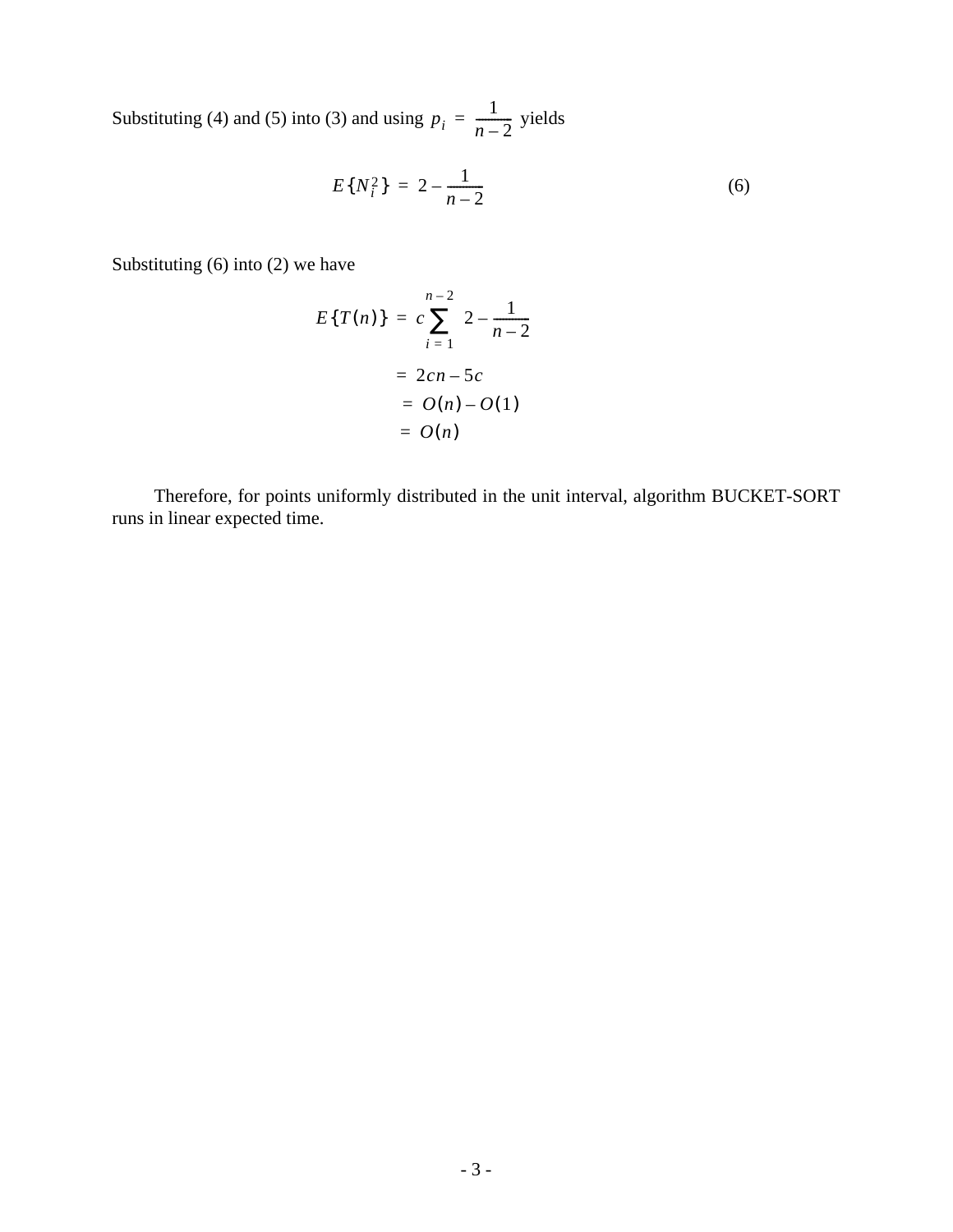$$
T(n) = k_1 N_1^2 + k_1 N_2^2 + \dots + k_{n-2} N_{n-2}^2
$$
  
=  $c \sum_{i=1}^{n-2} N_i^2$  (1)

where *c* is a positive constant.

To find the expected time we need to take the expected value, denoted by  $E\{\cdot\}$ , of (1).

$$
E\{T(n)\} = c \sum_{i=1}^{n-2} E\{N_i^2\}
$$
 (2)

Thus we need to know the expected value of the square of a random variable. Now, for any random variable *X* we have

$$
E\{X^2\} = \mu^2 + Var(X) \tag{3}
$$

This is easy to see from the definition of the variance since

$$
Var(X) = E\{(X - \mu)^2\}
$$
  
=  $E\{X^2 - 2\mu X + \mu^2\}$   
=  $E\{X^2\} - 2\mu E\{X\} + \mu^2$   
=  $E\{X^2\} - \mu^2$ 

Furthermore, for a binomial random variable  $N_i$  with parameters (*n*-2) and  $p_i$  we have that:

$$
\mu = (n-2)p_i \tag{4}
$$

and  $Var(X) = (n-2)p_i(1-p_i)$  (5)